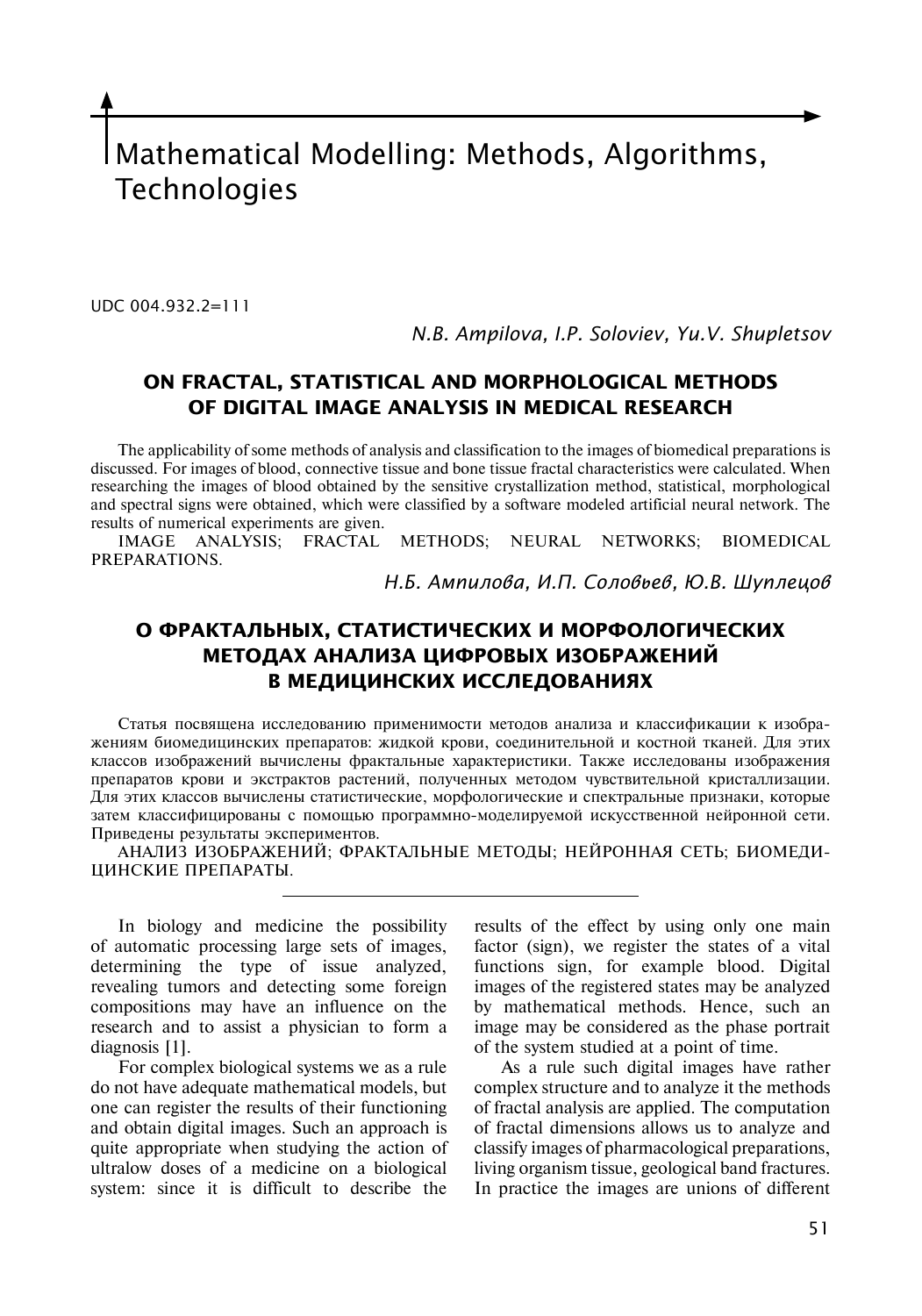fractals (so called multifractals), being every fractal has its own fractal dimension and all the fractal sets are interpenetrative. Hence the methods of multifractal analysis were worked out that allows obtaining a multifractal spectrum  $-$  a set of fractal dimensions.

The results of the research of different classes of biomedical preparations that is based on the using fractal methods is given in [2]. To compute the fractal dimension of an image (the Minkovsky dimension) the modified fractal signature method was used.

The concept of fractal signature and the method were introduced in [3] to analyze and classify textures. The method is based on the Mandelbrot idea about the approximate calculation of the length of coastline by measuring the area of a strip that contains the line and has width  $2δ$ , where  $δ$  is a fixed number. Then the length is approximately the area divided by 2δ. It should be noted that the length increases as  $\delta$  decreases. At the same time Mandelbrot noted that there is an interval for δ in which the value *L*(δ) becomes stable.

The authors applied this method to measure the area of a gray level surface constructed by a digital image. The sequence of special blankets is constructed over the surface. For every blanket its volume is calculated, the surface area and the so called «fractal signature» (the ratio of the logarithm of the surface area to the logarithm of the scale) is defined. (It should be noted that the Minkovsky dimension of the area may be easily obtained from the fractal signature.) So we have a sequence of areas and signatures in accordance with the number of blankets. For two images we can compare the obtained signature vectors: the closeness between vectors shows an adjacency of their textures. In [4] this method was applied to the analysis of images of bone tissue for different color scales.

In [5] the authors applied the method to calculate the fractal dimension of a document image and called it the «modified fractal signature method». They used only two consecutive blankets and marked out the areas corresponding background, text and graphics in accordance with the Minkovsky dimension. In such a variant the method demonstrated high reliability and was successfully used in [2] to classify biomedical preparation images. The

image was divided into small boxes and the fractal dimension of both the area and boxes was calculated. That allowed us to obtain a «map» of the area and the dependence the surface area from the box size. The graphic of such a dependence was considered as a classification sign.

It is interesting to note that the method gave good results when classifying (defining a focusing degree) SAR (Synthetic Aperture Radar) images [6, 7].

As numerous researches show, the systems with chaotic behavior are very common in nature. Since in such a system one can trace a trajectory only on short time intervals, we should use an appropriate statistical description of the system asymptotic. It is the so called multifractal formalism that helps in deciding the problem. This technique is based on selfsimilarity property for an image, which gives a possibility to obtain the distribution of a probability measure. Such an approach allows us to associate the fractal properties of the image with the range of nonuniformity of the measure distribution. In the application to digital images to obtain such a distribution means to part the set of points of an image into subsets in which points have close characteristics. For a point one can use density defined as the limit (when the box size tends to zero) of the ratio of the logarithm of the box (containing the point) measure to the logarithm of the box side length. Thereby the image is a union of subsets containing the points with close densities. For each subset its fractal dimension is calculated. The set of these dimensions is called multifractal spectrum, which may be considered as the image characteristic. Numerical results showed that the multifractal spectrum method may be successfully applied to classify both bone tissues (health and affected by osteoporosis) and some classes of histological preparations [8].

It is reasonable that fractal and multifractal methods are applicable to definite classes of images. In medical diagnostic the images of preparations of blood and plant extracts obtained by sensitive crystallization by Pfaiffer method (the addition of a small dose of blood or plant extract to the solution of cuprum chloride) [9] are very important. It is well known that structure peculiarities of obtained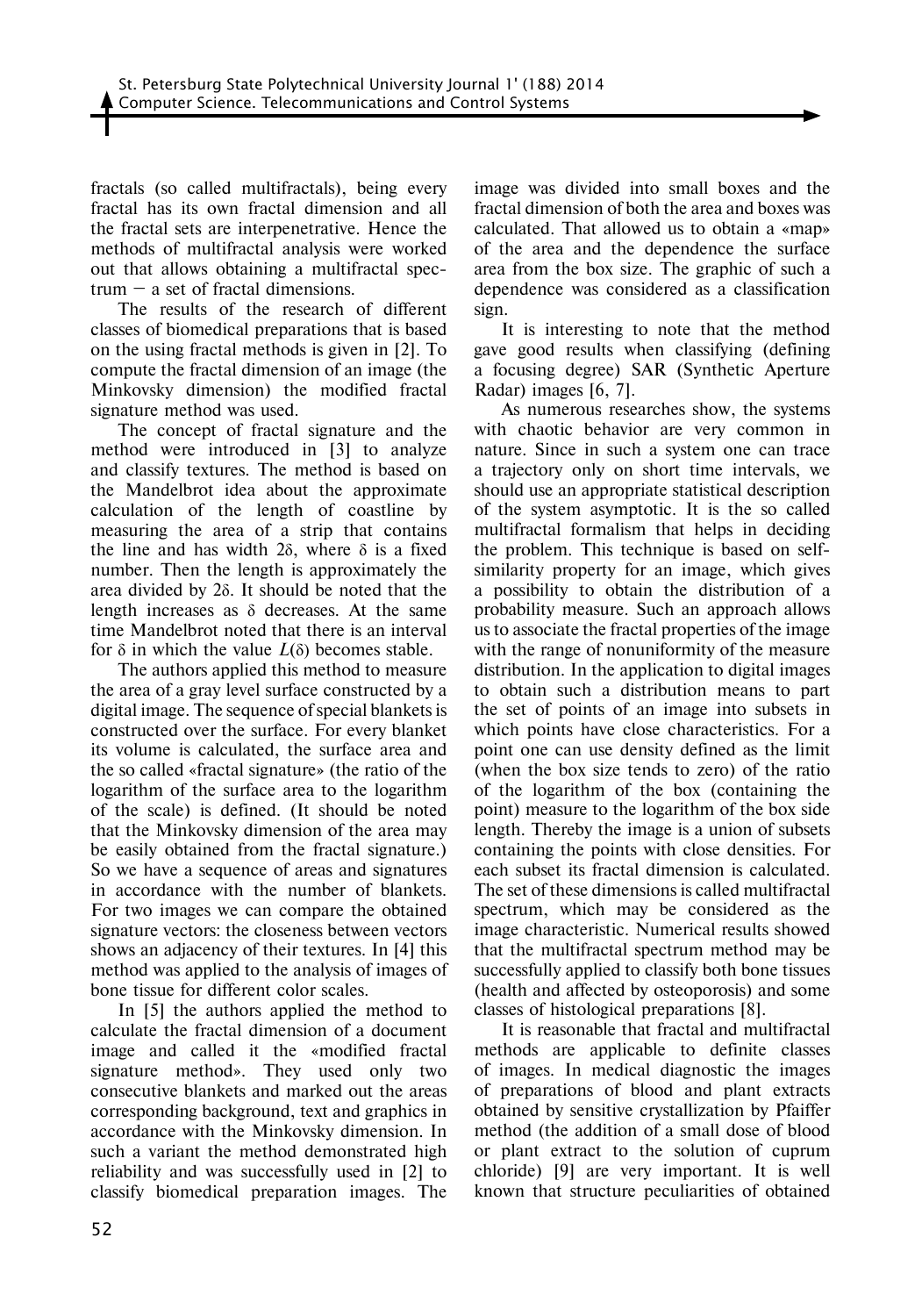blood crystals allow revealing both clinical presentations of various diseases and existence of definite tendencies to their progress. For such images fractal methods are not quite suitable. When analyzing the described images we construct the following feature vectors:

• statistical textural ones obtained by using gray level cooccurence matrix;

• morphological ones (skeleton representation);

• spectral ones (Gabor filters) [10].

Then these vectors were classified by a software modeled artificial neural network. To learn the network the RProp (Resilient Propagation) method was applied [11].

#### **The Methods of Solution**

**The modified fractal signature method.** In what follows we use the terminology of [12]. Let *F* be a nonempty bounded subset of  $R^n$ ,  $\Omega$  – a finite  $\varepsilon$  – covering of *F* and  $N_c(F) = |\Omega|$ . Then the following number is called capacity dimension of *F*:

$$
\dim_B F = \lim_{\varepsilon \to 0} \frac{\log_2 N_{\varepsilon}(F)}{-\log_2 \varepsilon} \,. \tag{1}
$$

This dimension is a kind of so called boxcomputing (or box-counting) dimensions (the name follows from the definition). In practice the formula (1) is rarely applied because to calculate  $N_{s}(F)$  we have to save data about all the elements of the covering, whereas *F* may occupy only a part of it. Hence it is preferable to calculate the dimension that really is a boxcounting one, but may be obtained by a more economic method.

We define δ-parallel body for *F* (denoted by  $F<sub>δ</sub>$ ) as the set of points which are on the distance no greater than δ from *F*:

$$
F_{\delta} = \{x \in \mathbb{R}^n : \left|x - y\right| \le \delta, y \in F\}. \tag{2}
$$

Denote *n*-dimensional volume of  $F_{\delta}$  by Vol<sup>*n*</sup>( $F<sub>δ</sub>$ ). If for a constant *D* (when  $δ \rightarrow 0$ ) the limit of the ratio  $Vol^n(F_{\delta}) / \delta^{n-D}$  is positive and bounded, then *D* is called the Minkovsky dimension of the set *F* and denoted by dim  $\mu$  *F*. It is known [12] that the following relation holds (for nonempty bounded sets in  $R^n$ ):  $\dim_B F = \dim_M F$ .

Now we consider  $F = \{F_{ij}, i = 0,1, ..., K\}$  $j = 0, 1, ..., L$  – the presentation of a gray scale image, where  $F_{ij}$  is the intensity of the pixel with the coordinates (*i*, *j*). We redefine *F* in a point with real coordinates (*x*, *y*), where  $i \leq x \leq i+1, j \leq y \leq j+1$  by the corresponding value  $F_{ii}$ . The function *F* specifies a surface in 3-dimensional space and is called the surface of gray level function. For brevity this surface is also denoted by *F*. To calculate fractal dimension of this surface the so called «blanket technique» is used. Construct for the surface  $F$  the  $\delta$ -parallel body (blanket) with the help of the defined below top surface of blanket  $u_s(i, j)$  and bottom surface  $b_s(i, j)$ . Set  $u_0(i, j) = b_0(i, j) = F_{ij}$  and define surfaces for  $\delta = 1, 2, ...$  by the following recurrent relation:

$$
u_{\delta}(i, j) = \max\{u_{\delta-1}(i, j) + 1, \max_{|(m,n)-(i,j)|\leq 1} u_{\delta-1}(m, n)\},
$$
 (3)

$$
b_{\delta}(i, j) =
$$
  
= min{ $b_{\delta-1}(i, j) - 1$ , min<sub>|(m,n)-(i,j)|\le 1</sub>  $b_{\delta-1}(m, n)$ } (4)

A point  $M(x, y)$  is included in the  $\delta$ -parallel body, if  $b_s(i, j) < M(x, y) < u_s(i, j)$ . It should be noted that in accordance with (3) and (4) the  $\delta$ -parallel body for a given  $\delta$  includes  $(\delta - 1)$ -parallel body. The volume of the δ-parallel body is computed from  $u<sub>δ</sub>$  and  $b<sub>δ</sub>$ :

$$
\text{Vol}_{\delta} = \sum (u_{\delta}(i,j) - b_{\delta}(i,j)). \tag{5}
$$

The area  $A_{\delta}$  of the fractal surface (the surface of the gray level function) is computed as

$$
A_{\delta} = \frac{\text{Vol}_{\delta} - \text{Vol}_{\delta - 1}}{2}, \tag{6}
$$

and the fractal dimension of the surface (the Minkovsky dimension) is calculated by the formula

$$
D \approx 2 - \frac{\log_2 A_{\delta}}{\log_2 \delta} \,. \tag{7}
$$

As it was shown in [15], to estimate *D* one may use only two values of  $\delta$ , namely  $\delta_1$  and  $\delta_2$  and the formula (7) is equivalent to the following relation:

$$
D \approx 2 - \frac{\log_2 A_s - \log_2 A_s}{\log_2 \delta_1 - \log_2 \delta_2} \,. \tag{8}
$$

When implementing the method we compute the area of the surface, areas of cells,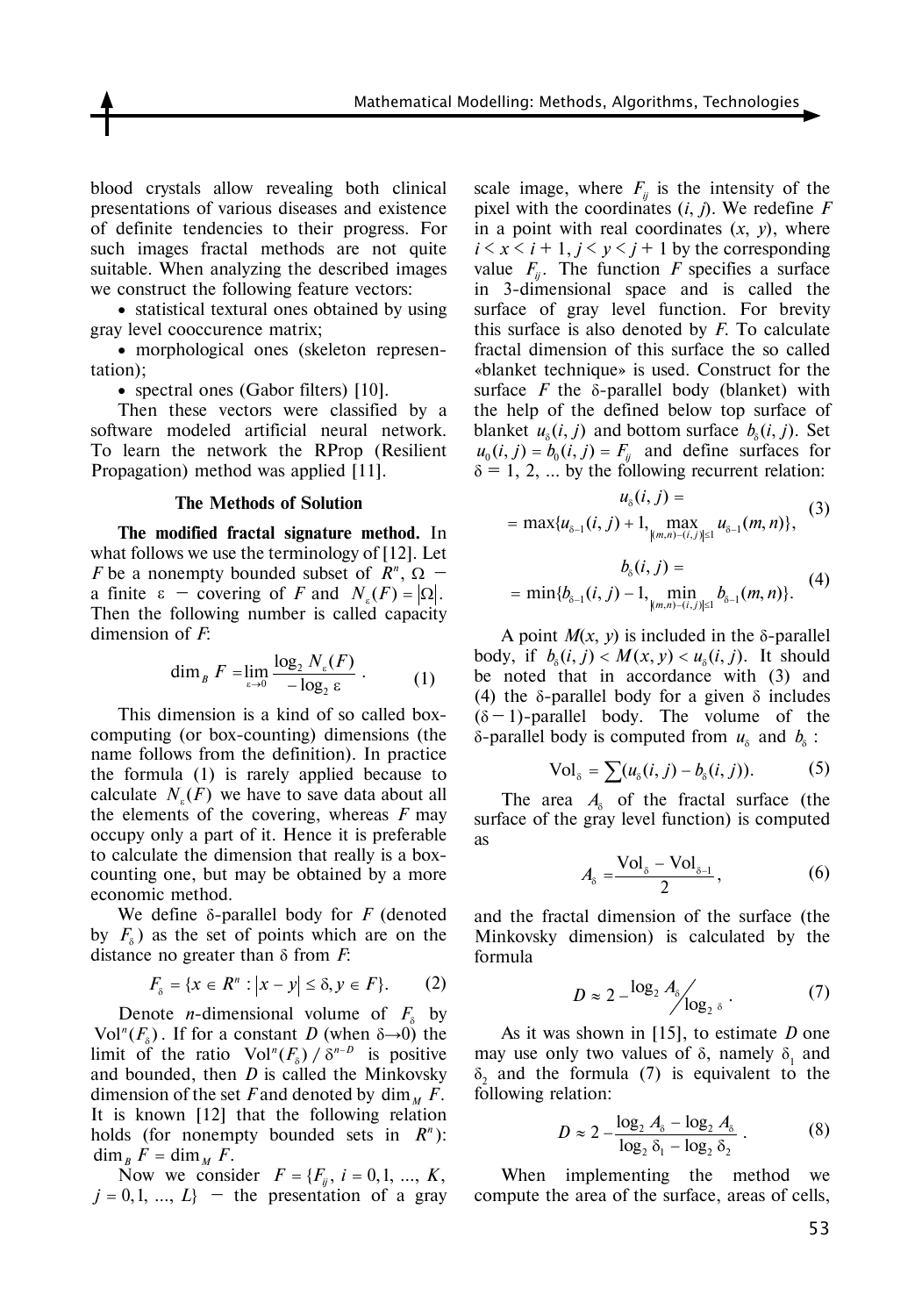

Fig. 1. Health bone tissue – *a*; affected bone tissue (osteoporosis) – *b* The source image (right) and its map (left). The image size is  $270 \times 270$ , cell size is  $90 \times 90$ 

fractal dimension for the surface and fractal dimensions of cells. We also construct a «map» of the image, where for a given cell size the cell areas were shown in a color scale. On Fig. 1 such maps are obtained for the cell size 90×90 (image size  $270\times270$ ). The dependence both the surface area and the fractal dimension on cell size is shown on Fig. 2. We use such graphics as main features to compare the images of different classes. Generally speaking, it is sufficient to obtain both areas and dimensions only for the whole surface, but similar characteristics for the parts of the image give more obvious form to the results. It is the different fractal dimension values for different parts of an image that allowed the authors of [5] to distinguish text, graphics and background in text documents. In our experiments the method demonstrated good separability of features for all the classes of the preparations classified.

**Computing multifractal spectrum.** As it was mentioned above, we may consider an image as the support of some distributed measure. Cover this support by nonintersecting boxes (cells)  $\{M_i\}$  (with intersections on the box boundaries) with the side length *l* and suppose that the box measure is  $l^{\alpha_i}$ , where  $\alpha_i$  are real numbers. Then one may define the point sets *E<sub>α</sub>* (for a given  $\alpha$ ) such that  $\alpha$ <sub>*i*</sub> are close to α. The set  $\{\alpha_i\}$  is a set of «densities» of the image points. For each point its density is computed through the box measure and the box side length [13]. Hence we collect the points with similar densities into the sets  $E_a$ . For all such sets we compute their fractal dimensions  $f(\alpha_i)$ . By this means the image is considered as the union of interwoven subsets, being each of them has own fractal dimension. The set of these dimensions forms multifractal spectrum (MFS).

We note that locating of sets  $E_a$  means some categorization of the image points, and the defined measure describes this categorization (for digital images measure is naturally defined by



Fig. 2. The dependence the surface area (left) and fractal dimension (right) on cell size for health (number 12) and affected bone tissue (number 14) The image size is 270×270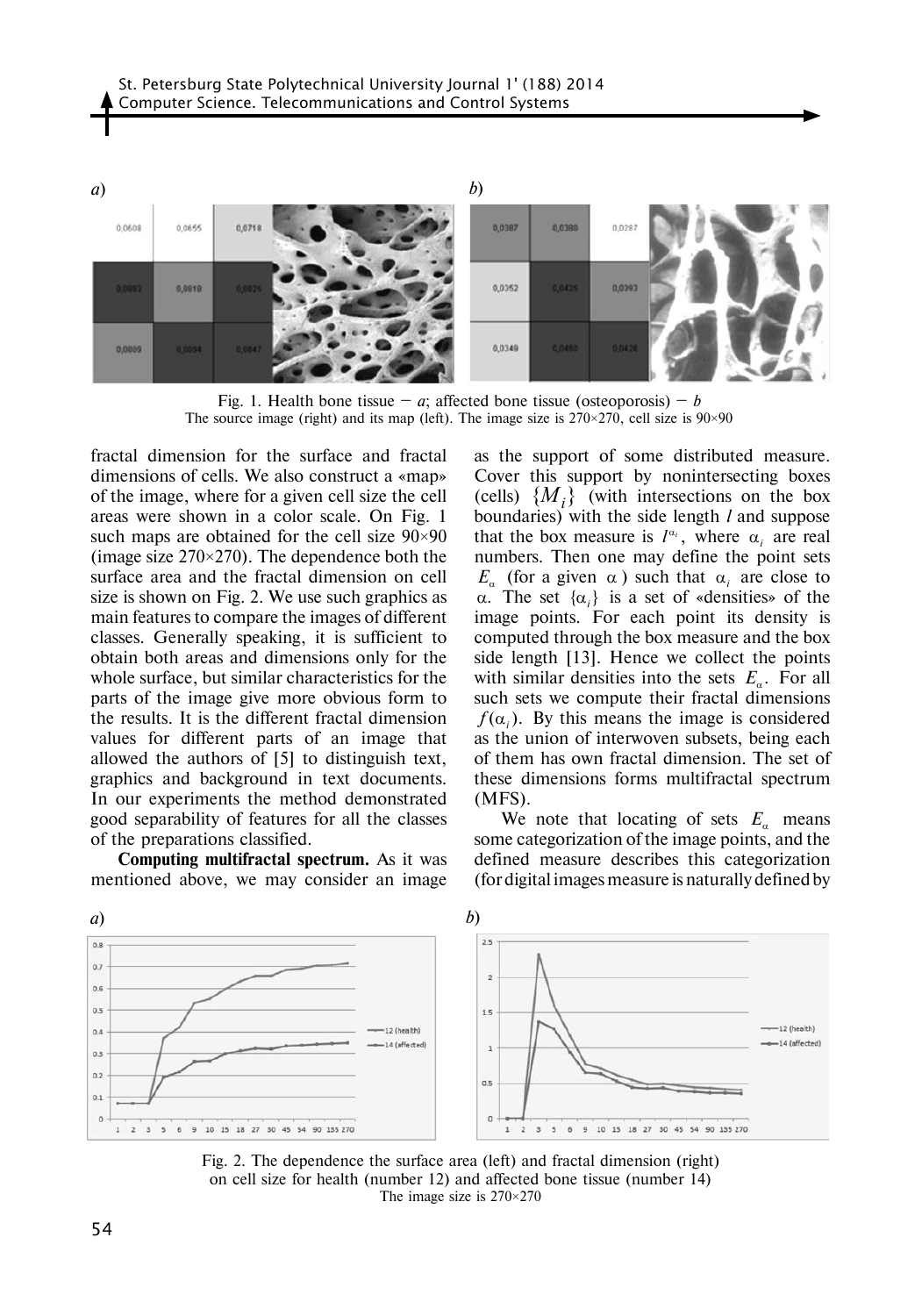

Fig. 3. The health (*a*) and affected (*b*) liver preparations and their MFS spectra (*c*)

pixel intensities [14]). Different categorization methods lead to different multifractal spectra. The method of MFS direct determination was described in [13]. In [8] we applied the method to classify the images of mentioned preparation. It demonstrated reliable results for bone and connective tissues, and was not effective for the images of blood. It is the expected result

because these images do not have any fractal structure. The following illustrations show the images of health and affected liver preparations and the plots of their multifractal spectra (Fig. 3). On the *OX* axis the values  $\alpha$  are marked, and the fractal dimensions of corresponding sets  $E_a$  are shown on *OY*.

**Classification of images obtained by the** 



Fig. 4. Patterns of blood crystals obtained by the sensitive crystallization method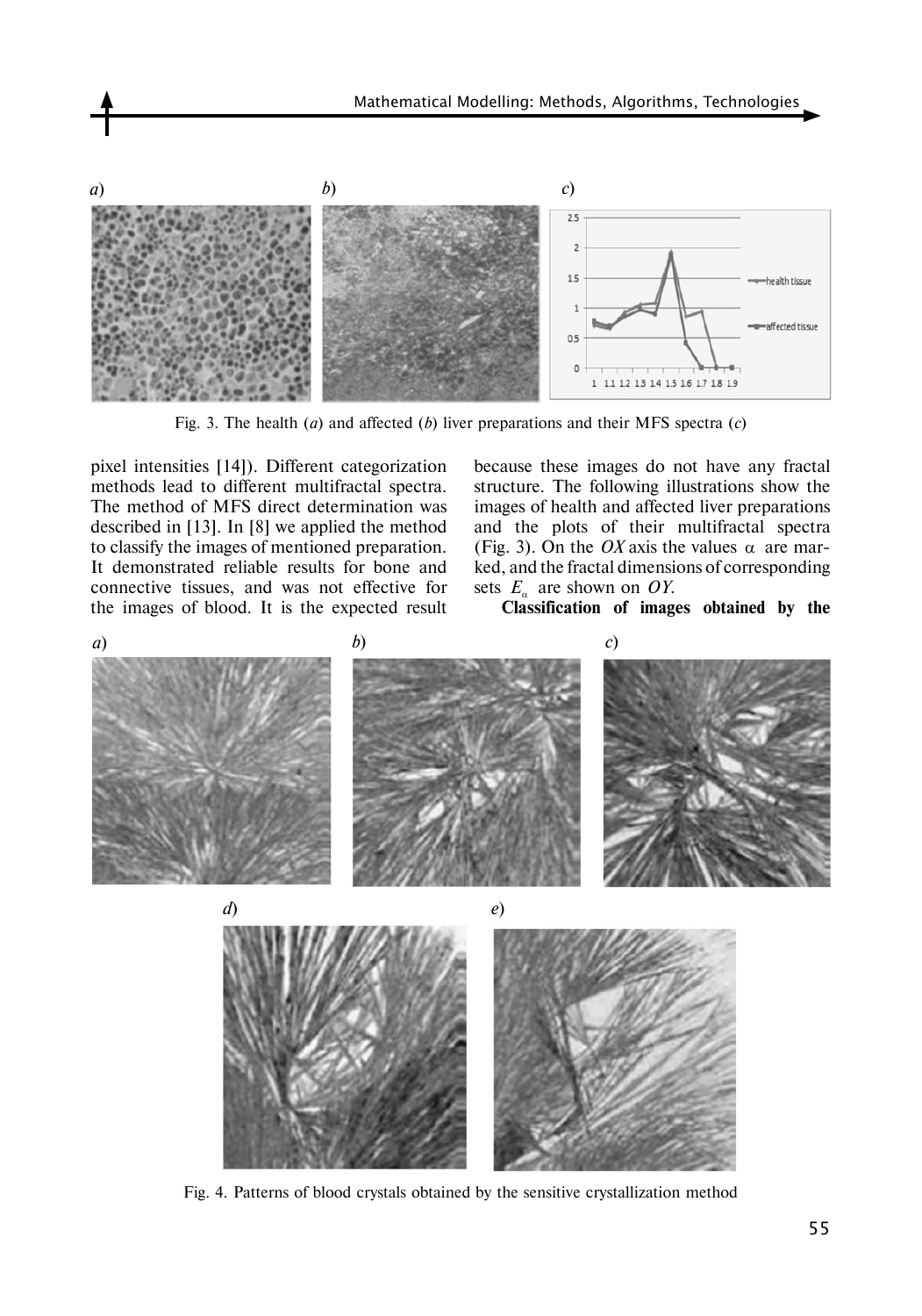**sensitive crystallization method.** As it was mentioned above, the crystals of blood and plant extracts obtained by the sensitive crystallization method are very important in medical diagnosis. Their crystal structures have various forms which may be considered as classification features for classes of preparation. For blood crystals the star form (typical for acute inflammatory process) and the hole structure (typical for degenerative processes) are the examples of structures. The examples of blood crystals are shown on Fig. 4:

crystallization in the star form, which is typical for acute inflammatory process (Fig. 4 *a*);

crystallization in the star form with hole structure, which is typical for chronic inflammatory process (Fig. 4 *b*);

hole structure of crystals, which is typical for degenerative processes (Fig. 4 *c*);

hollow crystal form  $-$  typical for benign tumors (Fig. 4 *d*);

hollow crystal form with transversal structures, typical for malignant tumors (Fig. 4 *e*).

Plant extract crystals have their own features. On Fig. 5 typical plant extract crystals from the classes of images used in numerical experiments are shown.

*Statistical textural features.* Spatial gray level co-occurrence estimates image properties 1 *N* − related to second-order statistics which  $/\sqrt{(\sigma I^2)(\sigma J^2)}$ considers the relationship among pixels or groups of pixels (usually pairs of pixels). To analyze and classify textures of digital images

Haralick [15] suggested the use of gray level co-occurrence matrices (GLCMs) which have become one of the most well-known and widely used texture features. This method is based on the joint probability distributions of pairs of pixels. GLCM shows how often each gray level occurs at a pixel located at a fixed geometric position relative to each other pixel, as a function of the gray level. The  $(1,3)$  entry in a matrix for right neighbors, for example, would show the frequency or probability of finding gray level 3 immediately to the right of pixel with gray level 1.

 $GLCM$  has a parameter – a relative position of pixels, which is defined by the angle and distance. To form vectors of features for an image we use the following statistical texture features obtained on a basis of the normalized  $GLCM - P_{i,j}^{\text{Norm}}$ .

Contrast 
$$
\sum_{i,j=0}^{N-1} P_{i,j}^{\text{Norm}} (i-j)^2
$$
 defines a measure

of a contrast between a pixel and its neighbours or between a pixel and the whole image.

Homogeneity  $\sum_{i=1}^{N-1} (P_i^{\text{Norm}} / 1 + (i - j)^2)$  $\sum_{i,j=0}^{N-1} (P_{i,j}^{\text{Norm}} / 1 + (i - j)^2)$  describes the density of distribution of elements in  $P_{i,j}^{\text{Norm}}$  relative to its diagonal.

Correlation 
$$
\sum_{i,j=0}^{N-1} P_{i,j}^{\text{Norm}}((i - \mu I)(j - \mu J))
$$

For statistics which  $/\sqrt{(\sigma I^2)(\sigma J^2)}$  of the GLCM matrix defines a correlation degree between a pixel and its neighbour or such a degree between a pixel and the whole image. Here  $\mu I$ ,  $\mu J$ ,  $\sigma I^2$  and  $\sigma J^2$ 





Fig. 5. Patterns of plant extract crystals obtained by the sensitive crystallization method:  $a$  – orange juice;  $b$  – wheat flour solution;  $c$  – wheat extract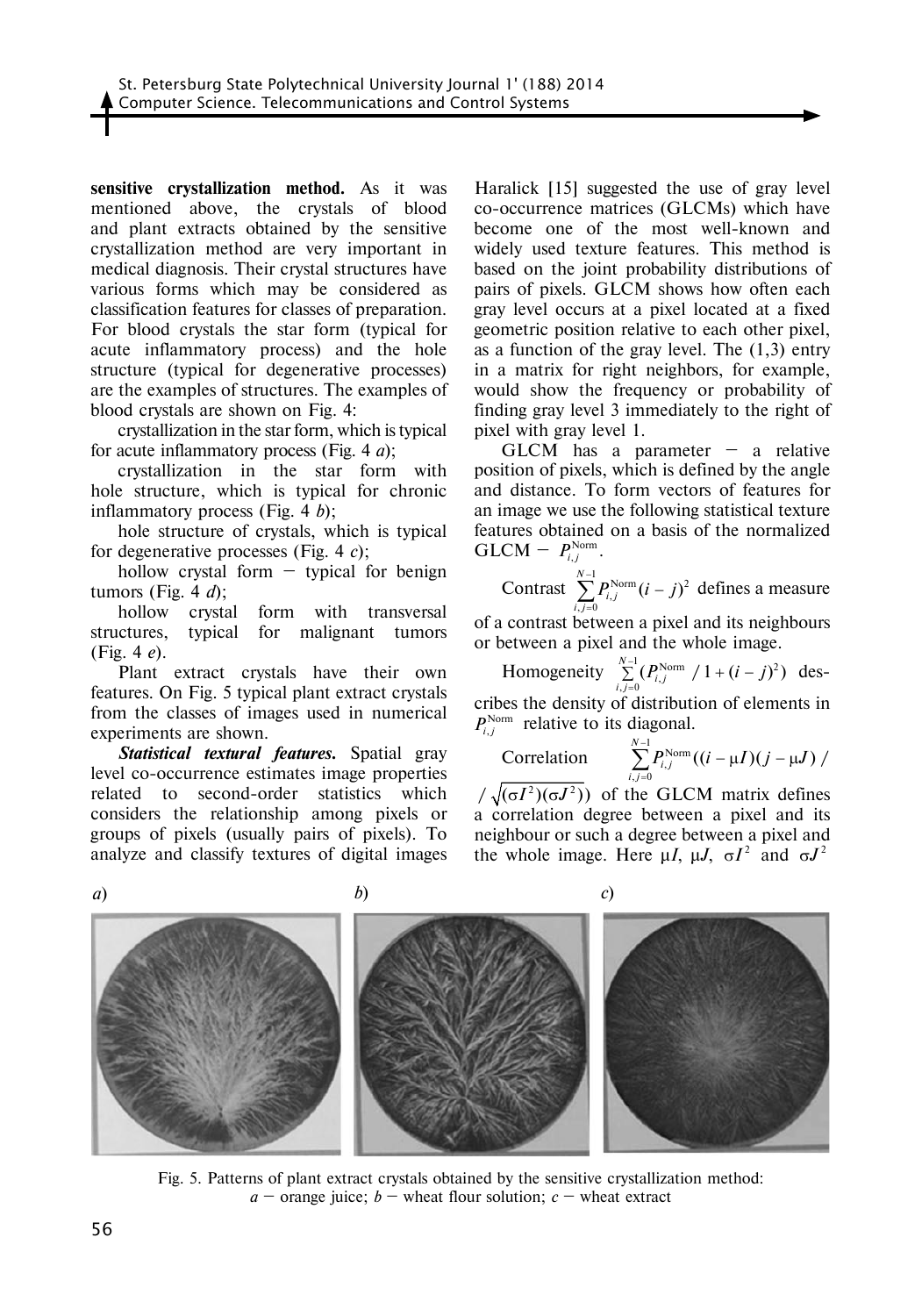are mathematical expectations and dispersions of pixel intensities, which are calculated by using a given pixel and its neighbours.

*Textural features based on the Gabor filter.*  We define two-dimensional Gabor's function as the following:

$$
g(X,Y)=\frac{1}{2\pi\sigma_x\sigma_y}e^{\left(-\frac{1}{2}\left(\frac{X^2}{\sigma_x^2}+\frac{Y^2}{\sigma_y^2}\right)+2\pi i\omega x\right)}.
$$

Then we construct a Gabor's wavelet basing on the following generating functions:  $g_{mn}(X, Y) = a^{-m} \cdot g(X', Y'),$  numl<br>  $X' = a^{-m}(X \cos \theta + Y \sin \theta),$   $Y' = a^{-m}(X \sin \theta + \text{work})$  $(Y + Y \cos \theta)$ ,  $\theta = \frac{n\pi}{N}, a > 1$ . Here the integers *m* and *n* define the scale and orientation of the wavelet respectively:  $m = 0, 1, ..., M, n = 0, 1,$ *m, N, where M and N are the given numbers* of scales and orientations.

> Let  $I(x, y)$  be a distribution of gray level for a digital image. Define the convolution with the Gabor core  $g_{mn}$ :

$$
W_{mn}(x, y) = \int I(u, v) g_{mn}^*(u - x, v - y) du dv.
$$

In this formula \* means complex conjugation,  $W_{mn}$  – the result of convolution according to the Gabor core with the scale *m* and orientaition *n*. We suppose that the areas with local textures are spatially homogenious, then the defined below values  $\mu_{mn}$  and  $\sigma_{mn}$ may be considered as the area characteristics for the classification problem:

$$
\mu_{mn} = \iiint |W_{mn}(x, y)| dxdy.
$$
  

$$
\sigma_{mn} = \sqrt{\int (|W_{mn}(x, y)| - \mu_{mn})^2 dxdy}.
$$

The feature vector to classify images is formed as the following  $\overline{f} = [\mu_{00} \quad \sigma_{00} \quad \mu_{01} \quad \sigma_{01} \dots \mu_{mn} \quad \sigma_{mn}].$ 

*Morphological features.* Mathematical morphology is a method of obtaining structure components of an image that may be useful to represent and describe it. Boundaries, skeletons and convex hulls are examples of such structures. In this work for the purpose of recognition we use skeletons. This approach leads to reducing the task dimension. To mark out the image skeleton the software packages are used [16].

*The classifier of signs.* In this work threelayered perceptron is used as the classifier. The number of neurons in the input layer of network is defined by the size of a vector of features (depending on the method of the vector construction). The number of neurons in the mean (the second) layer is equal to integer part of one half of the number of neurons in the input layer (an empirical recommendation). In our experiment the number of output neurons (the third layer) is defined by the number of classes of images considered in every group. The algorithm RProp (Resilient Propagation) accelerating the back propagation of error algorithm (Backprop) is applied to setup the network parameters [17, 11].

The classifier testing was performed for three groups of images:

1)images of blood crystals obtained by the sensitive crystallization method;

2)images of plant extracts crystals obtained by the sensitive crystallization method;

3)images of brain tumors.

We considered the following classes of brain tumors – astrocytoma, nevrinoma, oligodendroglioma. As it was shown in [2], for these classes fractal methods give good results. So here we use them to verify the classifier work.



Fig. 6. The representatives of three classes of brain tumors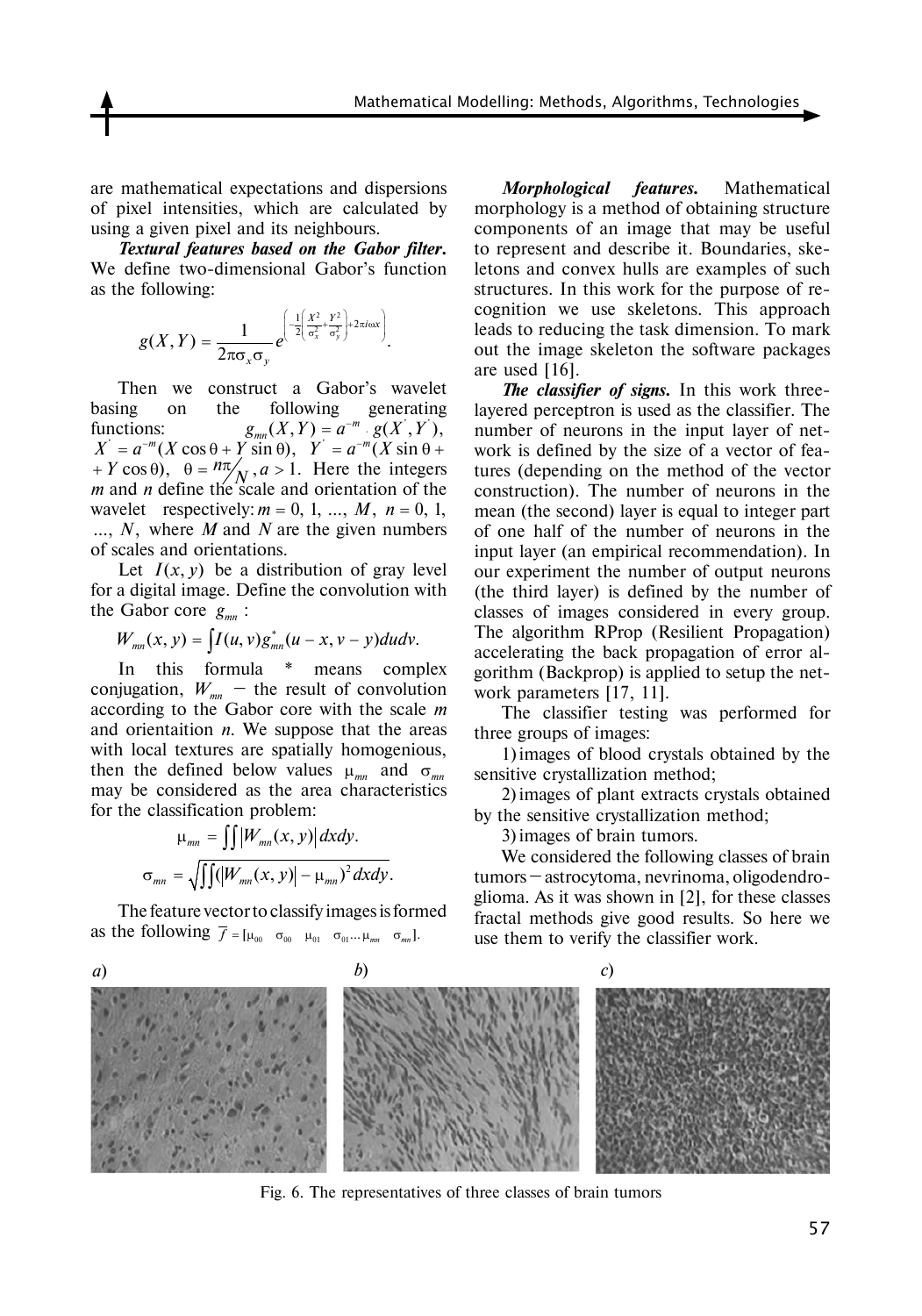On Fig. 6 typical representatives of the classes mentioned are shown: *a* – astrocytoma; *b* – nevrinoma; *c* – oligodendroglioma.

For every group a vector of features was calculated on a basis of one of the methods

mentioned above (statistical, spectral and morphological). Then the vector was input to the neural network to construct the classifier. On Fig. 7 the graphics of the dependence mean-square error on the number of iteration



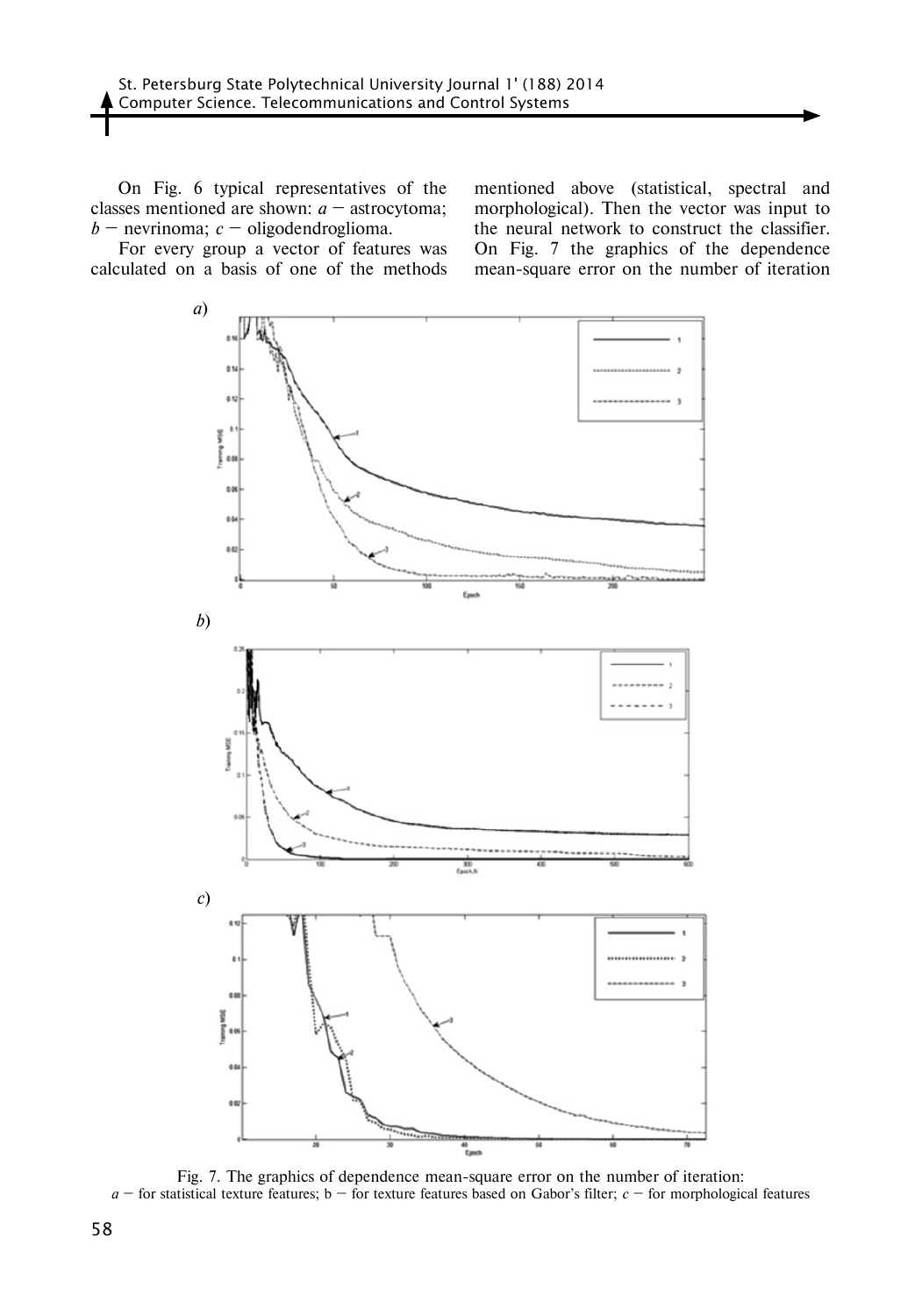Mathematical Modelling: Methods, Algorithms, Technologies

in the cycle of weighting coefficients adjusting are shown. The digits  $1-3$  denote the group of images described above.

The results of experiments show that the model gives good results for images of different classes. The best results (minimal time) for the classification of blood crystal were obtained for morphological signs. For brain tumors statistical signs and Gabor's filters were more preferable. This result is in the conformity with [2], because both the fractal method and statistical characteristics are based on using pixel intensities.

Analysis and interpretation of characteristics obtained on a basis of mathematical

1. **Ampilova N., Gurevich E., Soloviev I.** Texture recognition as a quantitative analysis of underdoses in pharmacology and medicine. *Proc. 5 Internat. Conference CEMA10*, 2010, Athens, Greece, pp. 78–81.

2. **Ampilova N., Gurevich E., Soloviev I.**  Application of Modified Fractal Signature & Regny Spectrum Methods to the Analysis of Biomedical Preparations Images. *Proc. 6 Internat. Conference CEMA11*, 2011, Sofia, Bulgaria, pp. 96–100.

3. **Peleg Sh., Naor J., Hartley R., Avnir D.** Multiple Resolution Texture Analysis and Classification. *IEEE Trans. Pattern Analysis and Machine Inteligence*, 1984, Vol. PAMI-6, No. 4.

4. **Ampilova N., Soloviev I., Shupletzov Yu.** On some aspects of the fractal signature method. *Proc. 8 Internat. Conference CEMA13*, 2013, Sofia, Bulgaria. pp. 80–84.

5. **Tang Y.Y., Ma Hong, Xi Dihua, Mao Xiaogang, Suen C.Y.** Modified Fractal Signature (MFS): A New Approach to Document Analysis for Automatic Knowledge Acquisition. *IEEE Trans. Knowledge and Data Eng.* 1997, Vol. 9, No. 5, pp. 742–762.

6. **Pandis C., Malamou A., Stefaneas P., Frangos P.** Applying the modified fractal signature method to image classification: some preliminary results for ISAR radar images. *Proc. 7 Internat. Conference CEMA12*, 2012, Athens, Greece, pp. 50–52.

7. **Malamou A., Pandis C., Karakasiliotis A., Stefaneas P., Kodokostas D., Frangos P.** Application of an autofocusing algorithm for SAR image focusing improvement and application of the modified signature method for SAR image

methods are key factors for successful work of specialists in biology and medicine. The investigations made by the authors demonstrated the applicability textural, fractal, spectral and morphological methods to a classification of biomedical preparation images. These results may become a reliable basis to design and implement the tools assisting experts in their practical activity.

The authors express their gratitude to D. Koshechkin, medical chief executive of «Organic product» limited company, for many stimulating discussions and D. Vorobiev for participation in experiments.

The work was partially supported by RFBR grant No. 13-01-00782.

### **References**

classification for the case of real radar data. *Proc. 8 Internat. Conference CEMA13*, 2013, Sofia, Bulgaria, pp. 108–111.

8. **Ampilova N., Soloviev I., Shupletzov Yu.** Multifractal spectrum as a classification sign for biomedical preparations images. *Proc. 7 Internat. Conference CEMA12*, 2012, Athens, Greece, pp. 98–101.

9. **Waldburger B.** Die Empfindliche Kristallisation. *Forschungsinstitut der Naturwissenschafliche Sektion am Goetheanum*, Dorhach, 2011.

10. **Vorobiev V., Gribunin V.** Teoria i practica wavelet preobrazovanii. St. Petersburg, 1999, 284 p. (rus).

11. **Riedmiller M., Braun H.** A direct adaptive method for faster backpropagation learning: The RPROP algorithm. *In Proc. of the IEEE Internat. Conference on Neural Networks,*  San Francisco, 1993.

12. **Falconer K.** Fractal Geometry. Mathematical Foundations and Applications. John Wiley & Sons, 1990, 289 p.

13. **Xu Y., Ji H., Fermaller C.** Viewpoint Invariant Texture Description Using Fractal Analysis. *Internat. Journal of Computer Vision,* 2009, No. 83, pp. 85–100.

14. **Gonzalez R., Woods R.** Obrabotka cifrovih izobrazhenii, Moscow: Technosfera, 2006, 1085 p. (rus)

15. **Haralick R.** Statistical and Structural Approaches to Texture. *Proc. of the IEEE,* 1979, Vol. 67, pp. 786–804.

16. Available http://www.mathworks.com/help/ toolbox/images

17. **Haykin S.** Neural Networks: A Comprehensive Foundation, 2 ed., Prentice Hall, 1999, 823 p.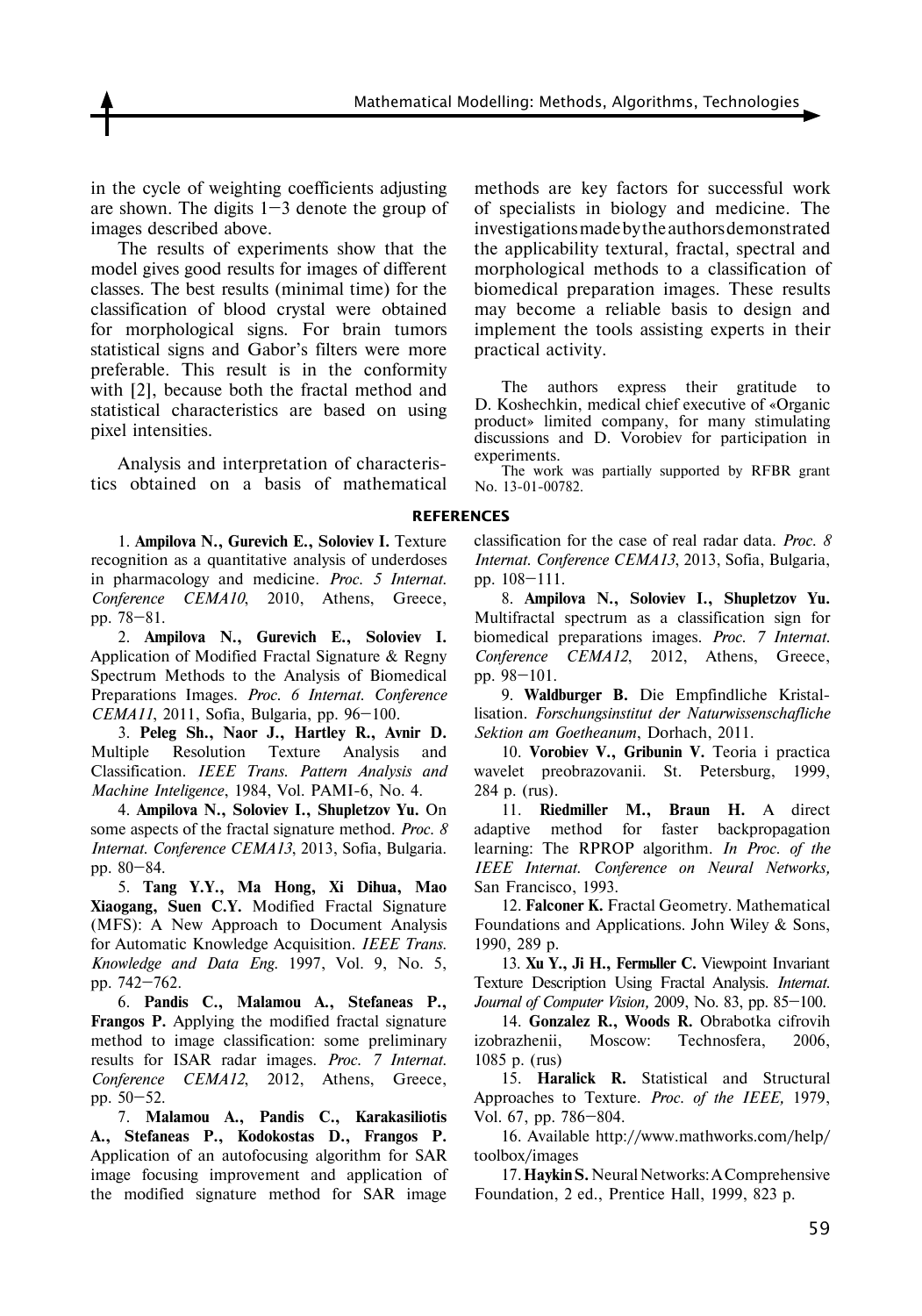### **СПИСОК ЛИТЕРАТУРЫ**

1. **Ampilova N., Gurevich E., Soloviev I.** Texture recognition as a quantitative analysis of underdoses in pharmacology and medicine // Proc. 5 Internat. Conf. CEMA10, Athens, Greece. 2010. Pp. 78–81.

2. **Ampilova N., Gurevich E., Soloviev I.** Application of Modified Fractal Signature & Regny Spectrum Methods to the Analysis of Biomedical Preparations Images // Proc. 6 Internat. Conf. CEMA11, Sofia, Bulgaria. 2011. Pp. 96–100.

3. **Peleg Sh., Naor J., Hartley R., Avnir D.** Multiple Resolution Texture Analysis and Classification // IEEE Trans. Pattern Analysis and Machine Inteligence. 1984. Vol. PAMI-6. No. 4.

4. **Ampilova N., Soloviev I., Shupletzov Y.** On some aspects of the fractal signature method // Proc. 8 Internat. Conf. CEMA13, Sofia, Bulgaria. 2013. Pp. 80–84.

5. **Tang Y.Y., Ma Hong, Xi Dihua, Mao Xiaogang, Suen C.Y.** Modified Fractal Signature (MFS): A New Approach to Document Analysis for Automatic Knowledge Acquisition // IEEE Trans. Knowledge and Data Eng. 1997. Vol. 9. No. 5. Pp. 742–762.

6. **Pandis C., Malamou A., Stefaneas P., Frangos P.** Applying the modified fractal signature method to image classification: some preliminary results for ISAR radar images // Proc. 7 Internat. Conf. CEMA12, Athens, Greece. 2012. Pp. 50–52.

7. **Malamou A., Pandis C., Karakasiliotis A., Stefaneas P., Kodokostas D., Frangos P.** Application of an autofocusing algorithm for SAR image focusing improvement and application of the modified signature method for SAR image

classification for the case of real radar data // Proc. 8 Internat. Conf. CEMA13, Sofia, Bulgaria. 2013. Pp. 108–111.

8. **Ampilova N., Soloviev I., Shupletzov Y.** Multifractal spectrum as a classification sign for biomedical preparations images // Proc. 7 Internat. Conf. CEMA12, Athens, Greece. 2012. Pp. 98–101.

9. **Waldburger B.** Die Empfindliche Kristallisation. Forschungsinstitut der Naturwissenschafliche Sektion am Goetheanum, Dorhach, 2011.

10. **Воробьёв В., Грибунин В.** Теория и практика вейвлет-преобразования. СПб., 1999. 284 с.

11. **Riedmiller M., Braun H.** A direct adaptive method for faster backpropagation learning: The RPROP algorithm // In Proc. of the IEEE Internat. Conf. on Neural Networks. San Francisco, 1993.

12. **Falconer K.** Fractal Geometry. Mathematical Foundations and Applications. John Wiley & Sons, 1990. 289 p.

13. Xu Y., Ji H., Fermbler C. Viewpoint Invariant Texture Description Using Fractal Analysis // Internat. J. of Computer Vision. 2009. No. 83. Pp. 85–100.

14. **Гонзалес Р., Вудс Р.** Обработка цифровых изображений. M.: Техносфера, 2006. 1085 с.

15. **Haralick R.** Statistical and Structural Approaches to Texture // Proc. of the IEEE. 1979. Vol. 67. Pp. 786–804.

16. [Электронный ресурс] / URL: http:// www.mathworks.com/help/toolbox/images

17. **Haykin S.** Neural Networks: A Comprehensive Foundation. 2 ed. Prentice Hall, 1999. 823 p.

**AMPILOVA, Natalya B.** *St. Petersburg State University*. 199034, Universitetskaia emb. 7/9, St. Petersburg, Russia. E-mail: n.ampilova@spbu.ru

**АМПИлОВА Наталья Борисовна** – *доцент кафедры информатики Санкт-Петербургского государственного университета, кандидат физико-математических наук.*

199034, Россия, Санкт-Петербург, Университетская наб., д. 7/9. E-mail: n.ampilova@spbu.ru

**SOLOVIEV, Igor P.** *St. Petersburg State University*. 199034, Universitetskaia emb. 7/9, St. Petersburg, Russia. E-mail: i.soloviev@spbu.ru

**СОлОВЬЕВ Игорь Павлович** – *доцент кафедры информатики Санкт-Петербургского государственного университета, кандидат физико-математических наук.*

199034, Россия, Санкт-Петербург, Университетская наб., д. 7/9. E-mail: i.soloviev@spbu.ru